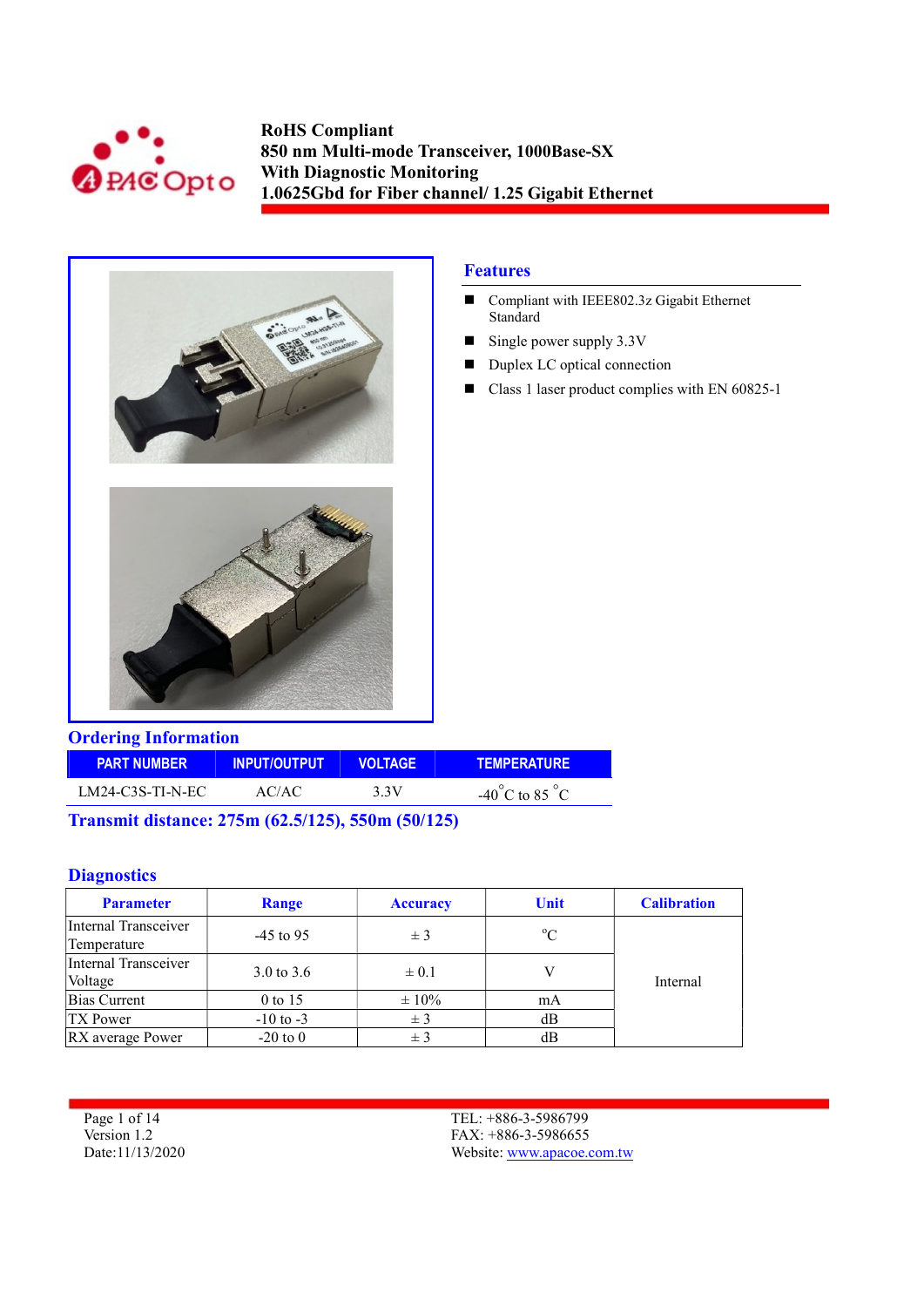

## Absolute Maximum Ratings

| <b>PARAMETER</b>                    | <b>SYMBOL</b> | <b>MIN</b> | <b>MAX</b> | <b>UNITS</b>    | <b>NOTE</b>             |
|-------------------------------------|---------------|------------|------------|-----------------|-------------------------|
| <b>Storage Temperature</b>          | $T_S$         | $-40$      | 85         | $^{\circ}$ C    |                         |
| Supply Voltage                      | Vcc           | $-0.5$     | 4.0        | V               |                         |
| Input Voltage                       | $V_{I\!N}$    | $-0.5$     | Vcc        | V               |                         |
| Hand Soldering Temperature (Note 1) | $T_{SOLD}$    | ---        | 360        | $\rm ^{\circ}C$ | $\leq$ 5 seconds.       |
|                                     |               |            |            |                 | for $1x12 \text{ pins}$ |
| Hand Soldering Temperature (Note 1) | $T_{SOLD}$    |            | 360        | $\rm ^{\circ}C$ | $\leq$ 15 seconds.      |
|                                     |               |            |            |                 | for Housing fix pins    |

Note 1: Please refer to page 12 "Soldering and Handling" for the detail.

## Recommended Operating Conditions

| <b>PARAMETER</b>           | <b>SYMBOL</b>   | <b>MIN</b> | <b>MAX</b> | <b>UNITS</b> | <b>NOTE</b> |
|----------------------------|-----------------|------------|------------|--------------|-------------|
| Case operating Temperature | $T_C$           | $-40$      | 85         | $\sqrt{ }$   |             |
| Supply Voltage             | Vcc             | 3.14       | 3.46       |              |             |
| Supply Current             | $I_{TX}+I_{RX}$ |            | 300        | mA           |             |
| Power Consumption          |                 | $- - -$    | 1.0        | W            |             |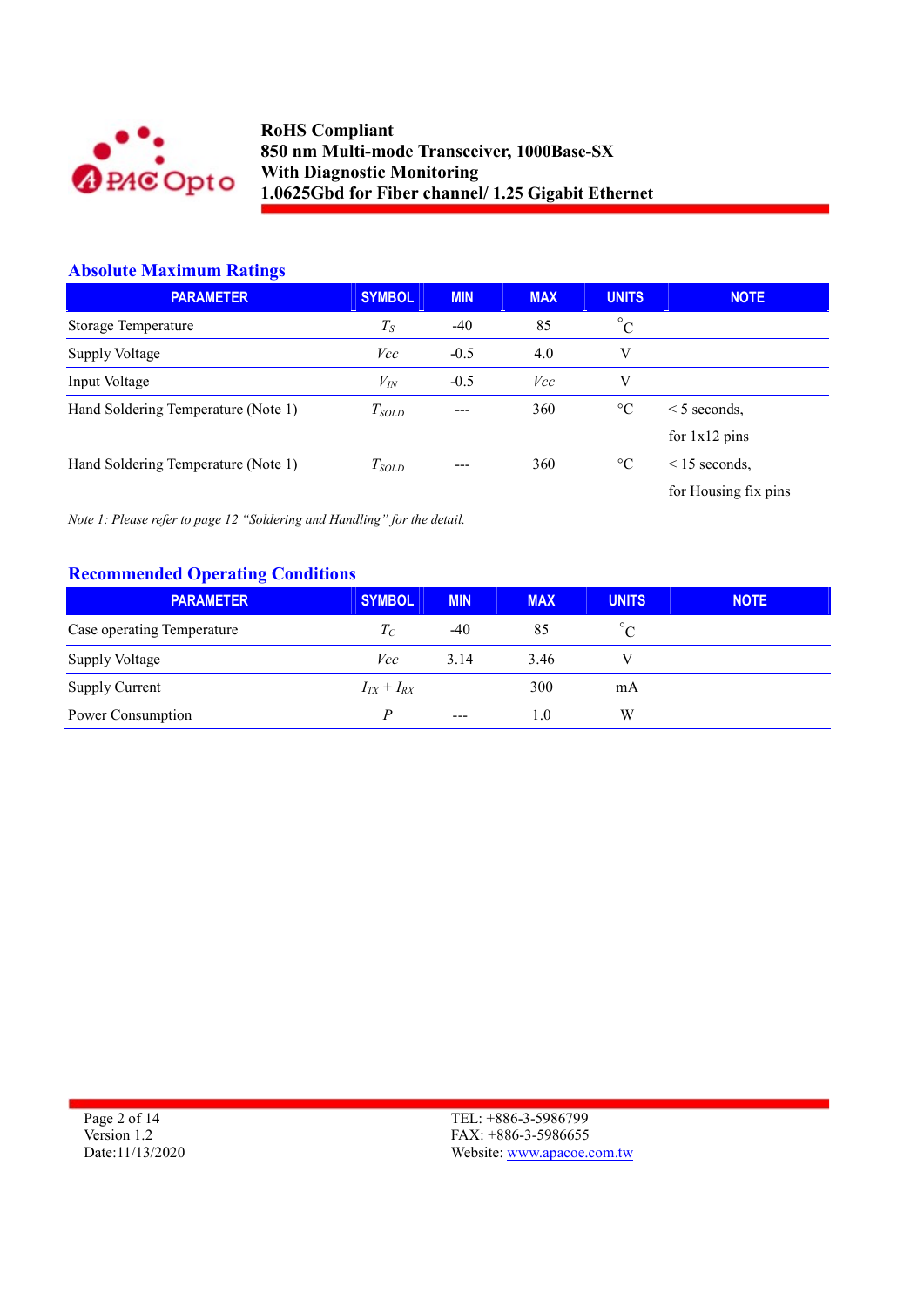

# Transmitter Electro-optical Characteristics

| $Vcc = 3.14$ V to 3.46 V, $T_C = -40$ °C to 85°C                  |                   |            |      |                           |              |             |
|-------------------------------------------------------------------|-------------------|------------|------|---------------------------|--------------|-------------|
| <b>PARAMETER</b>                                                  | <b>SYMBOL</b>     | <b>MIN</b> | TYP. | <b>MAX</b>                | <b>UNITS</b> | <b>NOTE</b> |
| Data Rate                                                         | $\boldsymbol{B}$  |            | 1.25 |                           | Gbps         |             |
| <b>Output Optical Power</b><br>$(62.5/125 \mu m$ fiber, NA=0.275) | $P_{out}$         | $-9.5$     | ---  | $-4$                      | dBm          |             |
| <b>Extinction Ratio</b>                                           | ER                | 9          |      |                           | dB           |             |
| Center Wavelength                                                 | $\lambda_C$       | 830        | 850  | 860                       | nm           |             |
| Spectral Width (RMS)                                              | $\Delta \lambda$  |            | ---  | 0.85                      | nm           |             |
| Relative Intensity Noise                                          | <b>RIN</b>        |            |      | $-116$                    | dB/Hz        |             |
| Output Eye                                                        |                   |            |      | Compliant with IEEE802.3z |              |             |
| Max. $P_{out}$ TX-DISABLE Asserted                                | $P_{OFF}$         |            |      | $-45$                     | dBm          |             |
| Differential Input Impedance                                      | $Z_d$             | 80         | 100  | 120                       | Ω            |             |
| Differential Input Voltage Swing                                  | $V_{\text{DIFF}}$ | 200        |      | 800                       | mV           |             |
| TX DISABLE Assert Time                                            | $t$ off           |            |      | 100                       | $\mu$ s      |             |
| TX DISABLE Negate Time                                            | $t$ on            |            | ---  | 2                         | ms           |             |
| Time to initialize                                                | t init            |            | ---  | 300                       | ms           |             |
| TX DISABLE time to start reset                                    | t_reset           | 10         |      |                           | $\mu$ s      |             |

Page 3 of 14 Version 1.2 Date:11/13/2020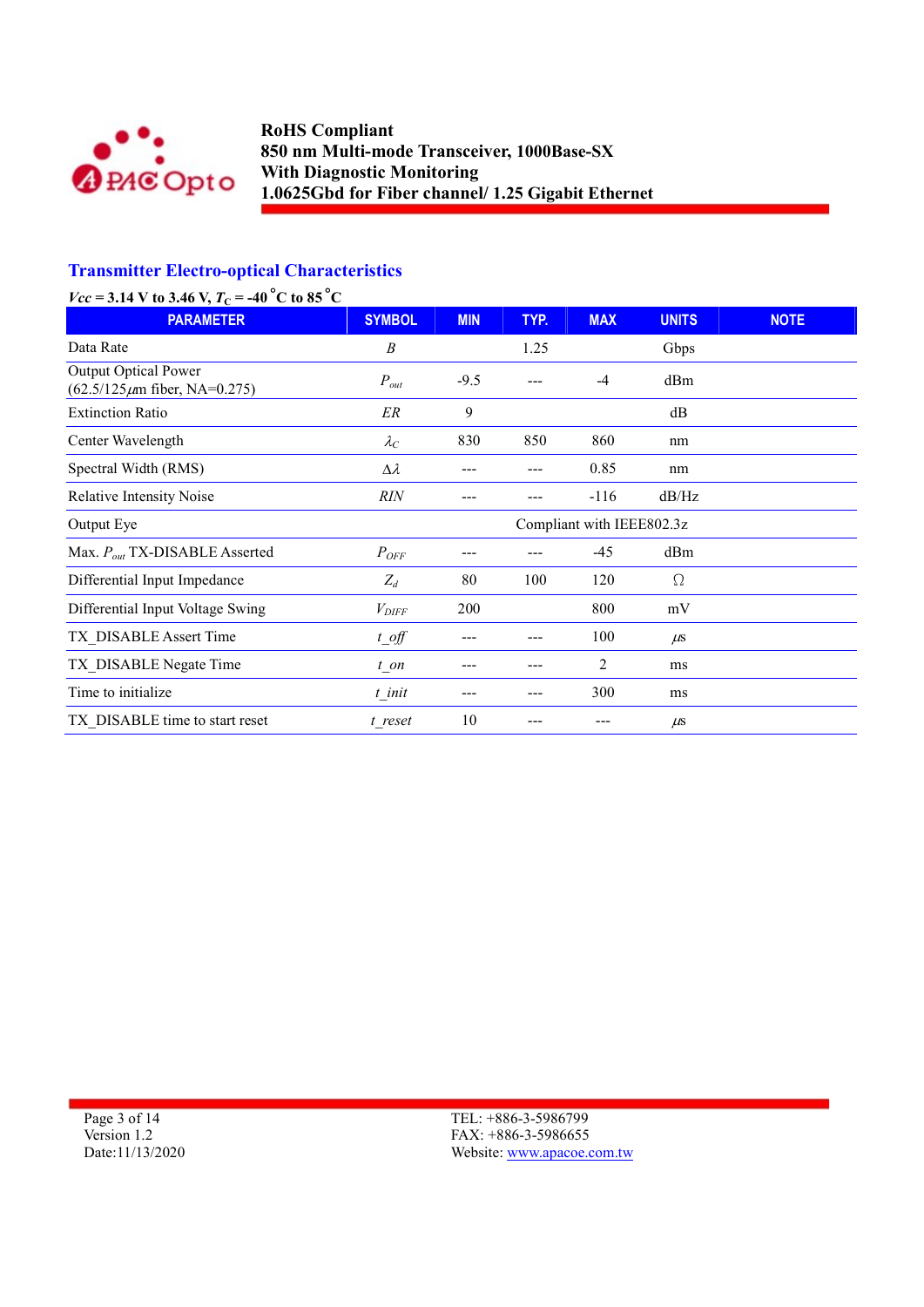

# Receiver Electro-optical Characteristics

| $Vcc = 3.14$ V to 3.46 V, $T_C = -40$ °C to 85°C |                   |            |      |            |              |                  |
|--------------------------------------------------|-------------------|------------|------|------------|--------------|------------------|
| <b>PARAMETER</b>                                 | <b>SYMBOL</b>     | <b>MIN</b> | TYP. | <b>MAX</b> | <b>UNITS</b> | <b>NOTE</b>      |
| Data Rate                                        | B                 |            | 1.25 |            | Gbps         |                  |
| Optical Input Power-maximum                      | $P_{I\!N}$        | $\theta$   |      |            | dBm          | $BER < 10^{-12}$ |
| Receiver Sensitivity(OMA)                        | $P_{I\!N}$        |            |      | $-18$      | dBm          | $BER < 10^{-12}$ |
| <b>Operating Center Wavelength</b>               | $\lambda_C$       | 770        |      | 860        | nm           |                  |
| <b>Optical Return Loss</b>                       | ORL               | 12         |      |            | dB           |                  |
| Loss of Signal-Asserted                          | $P_{A}$           | $-30$      |      |            | dBm          | Note 1           |
| Loss of Signal-Deasserted                        | $P_D$             |            |      | $-18$      | dBm          | Note 1           |
| Differential Output Impedance                    | $Z_d$             | 80         | 100  | 120        | Ω            |                  |
| Differential Output Voltage                      | $V_{\text{DIFF}}$ | 300        |      | 800        | mV           |                  |

Note 1: The LOS state is monitored and defined at SFF-8472 byte 110 bit 1.

Page 4 of 14 Version 1.2 Date:11/13/2020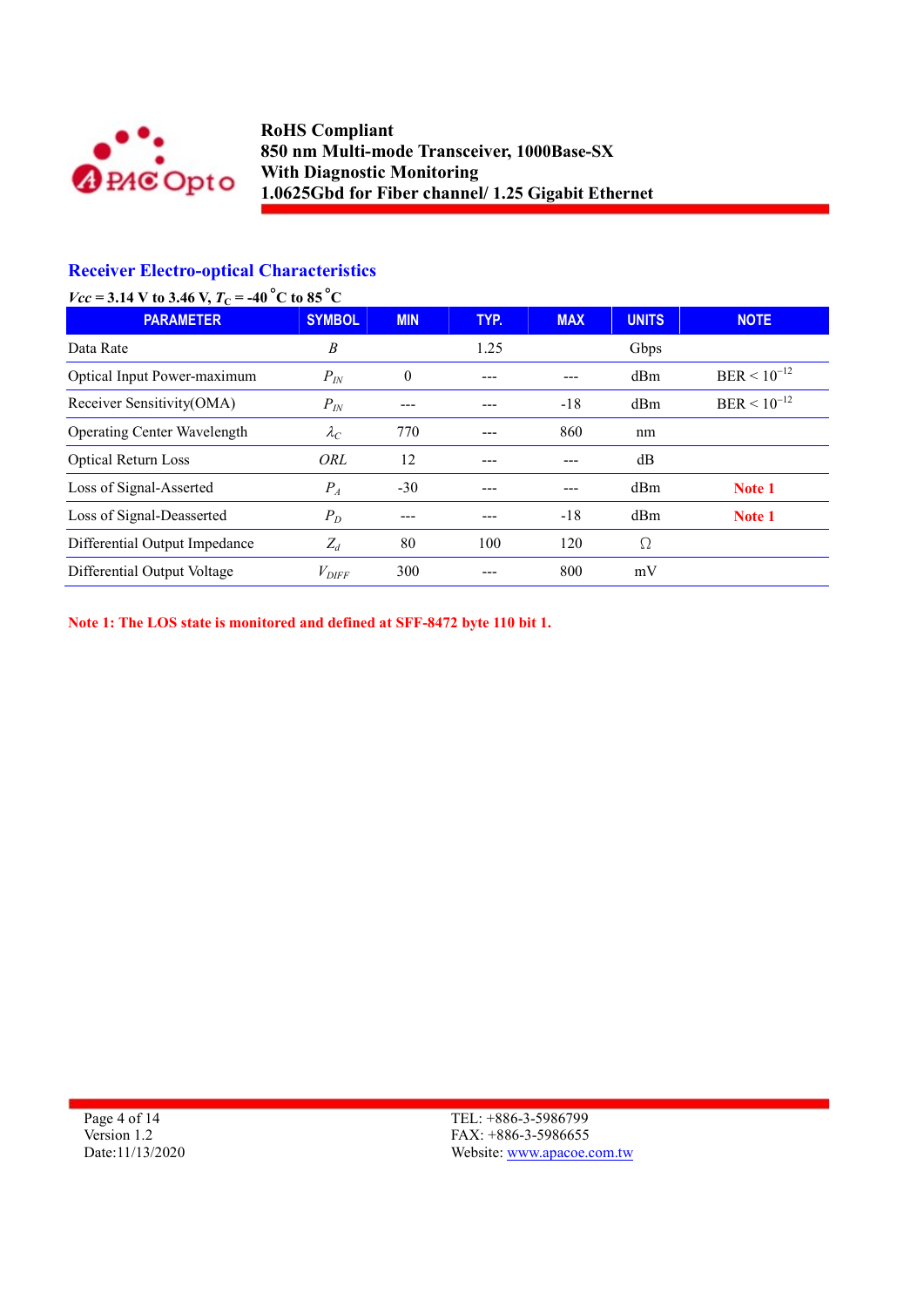

## Digital Diagnostic Memory Map



#### EEPROM Serial ID Memory contents(A0h)

| <b>Address</b> | Hex   | <b>Fields</b>          | <b>Result</b>                                      |
|----------------|-------|------------------------|----------------------------------------------------|
| $\bf{0}$       | 02(H) | identifier             | Module soldered to motherboard                     |
| $\mathbf{1}$   | 04(H) | <b>Ext.Identifier</b>  | GBIC/SFP function is defined by two-wire interface |
|                |       |                        | ID only                                            |
| $\overline{2}$ | 07(H) | Connector              | LC                                                 |
| 3              | 00(H) |                        |                                                    |
| 4              | 00(H) |                        |                                                    |
| 5              | 00(H) |                        |                                                    |
| 6              | 00(H) | <b>Transceiver</b>     | <b>Unallocated</b>                                 |
| 7              | 00(H) |                        |                                                    |
| 8              | 00(H) |                        |                                                    |
| 9              | 0C(H) | <b>Transceiver</b>     | Multimode;50um(M5;M5E);Multimode;62.5um(M6);       |
| 10             | 00(H) | <b>Transceiver</b>     | <b>Unallocated</b>                                 |
| 11             | 01(H) | Encoding               | 8B/10B                                             |
| 12             | OD(H) | <b>BR(Nominal)</b>     | 1300Mbps                                           |
| 13             | 00(H) | <b>Rate Identifier</b> | Unspecified                                        |
| 14             | 00(H) | Length(SMFm)-km        | N/A                                                |
| 15             | 00(H) | Length(SMF)            | N/A                                                |
| 16             | 37(H) | Length(50µm)           | 55(units of 10m)                                   |
| 17             | 1C(H) | $Length(62.5\mu m)$    | 28(units of 10m)                                   |
| 18             | 00(H) | Length(cable)          | N/A                                                |
| 19             | 00(H) | Length(OM3)            | N/A                                                |
| 20             | 41(H) | Vendor name            | $\mathbf{A}$                                       |
| 21             | 50(H) | Vendor name            | P                                                  |
| 22             | 41(H) | Vendor name            | A                                                  |
| 23             | 43(H) | Vendor name            | $\mathbf C$                                        |
| 24             | 20(H) | Vendor name            |                                                    |
| 25             | 4F(H) | Vendor name            | $\mathbf 0$                                        |
| 26             | 70(H) | Vendor name            | p                                                  |

Page 5 of 14 Version 1.2 Date:11/13/2020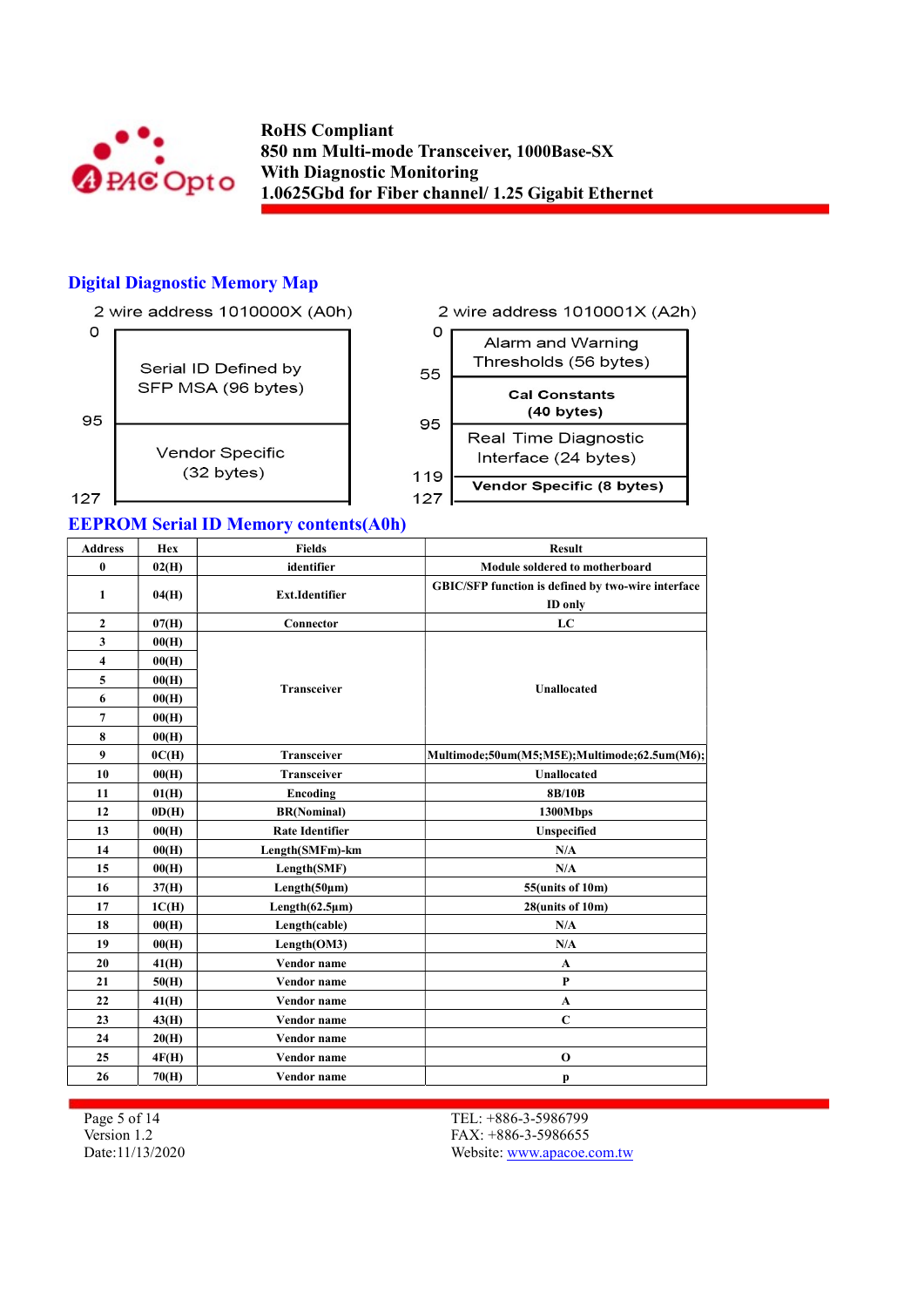

| 27 | 74(H) | Vendor name       | t                        |
|----|-------|-------------------|--------------------------|
| 28 | 6F(H) | Vendor name       | $\mathbf 0$              |
| 29 | 20(H) | Vendor name       |                          |
| 30 | 20(H) | Vendor name       |                          |
| 31 | 20(H) | Vendor name       |                          |
| 32 | 20(H) | Vendor name       |                          |
| 33 | 20(H) | Vendor name       |                          |
| 34 | 20(H) | Vendor name       |                          |
| 35 | 20(H) | Vendor name       |                          |
| 36 | 00(H) | Transceiver       | Unallocated              |
| 37 | 00(H) | <b>Vendor OUI</b> | $\boldsymbol{0}$         |
| 38 | 0F(H) | <b>Vendor OUI</b> | 0F                       |
| 39 | 99(H) | <b>Vendor OUI</b> | 99                       |
| 40 | 4C(H) | <b>Vendor PN</b>  | L                        |
| 41 | 4D(H) | Vendor PN         | M                        |
| 42 | 32(H) | <b>Vendor PN</b>  | $\mathbf{2}$             |
| 43 | 34(H) | <b>Vendor PN</b>  | 4                        |
| 44 | 2D(H) | <b>Vendor PN</b>  | $\overline{\phantom{a}}$ |
| 45 | 43(H) | <b>Vendor PN</b>  | $\mathbf C$              |
| 46 | 33(H) | <b>Vendor PN</b>  | $\mathbf{3}$             |
| 47 | 53(H) | Vendor PN         | ${\bf S}$                |
| 48 | 2D(H) | Vendor PN         | ٠                        |
| 49 | 54(H) | <b>Vendor PN</b>  | T                        |
| 50 | 49(H) | Vendor PN         | I                        |
| 51 | 2D(H) | Vendor PN         | $\overline{\phantom{a}}$ |
| 52 | 4E(H) | Vendor PN         | N                        |
| 53 | 2D(H) | Vendor PN         | $\overline{\phantom{a}}$ |
| 54 | 45(H) | Vendor PN         | E                        |
| 55 | 43(H) | Vendor PN         | $\mathbf C$              |
| 56 | 30(H) | Vendor rev        | $\pmb{0}$                |
| 57 | 30(H) | Vendor rev        | $\pmb{0}$                |
| 58 | 30(H) | Vendor rev        | $\pmb{0}$                |
| 59 | 30(H) | Vendor rev        | $\bf{0}$                 |
| 60 | 03(H) | Wavelength        |                          |
| 61 | 52(H) | Wavelength        | 850 <sub>nm</sub>        |
| 62 | 00(H) | Unallocated       | Unallocated              |
| 63 |       | <b>CC BASE</b>    |                          |
| 64 | 00(H) | <b>Options</b>    | Unallocated              |
| 65 | 10(H) | <b>Options</b>    | Tx Disable;              |
| 66 | 00(H) | BR                | max                      |
| 67 | 00(H) | BR                | min                      |
| 68 |       |                   |                          |
| 69 |       | <b>Vendor SN</b>  |                          |
| 70 |       |                   |                          |

Page 6 of 14 Version 1.2 Date:11/13/2020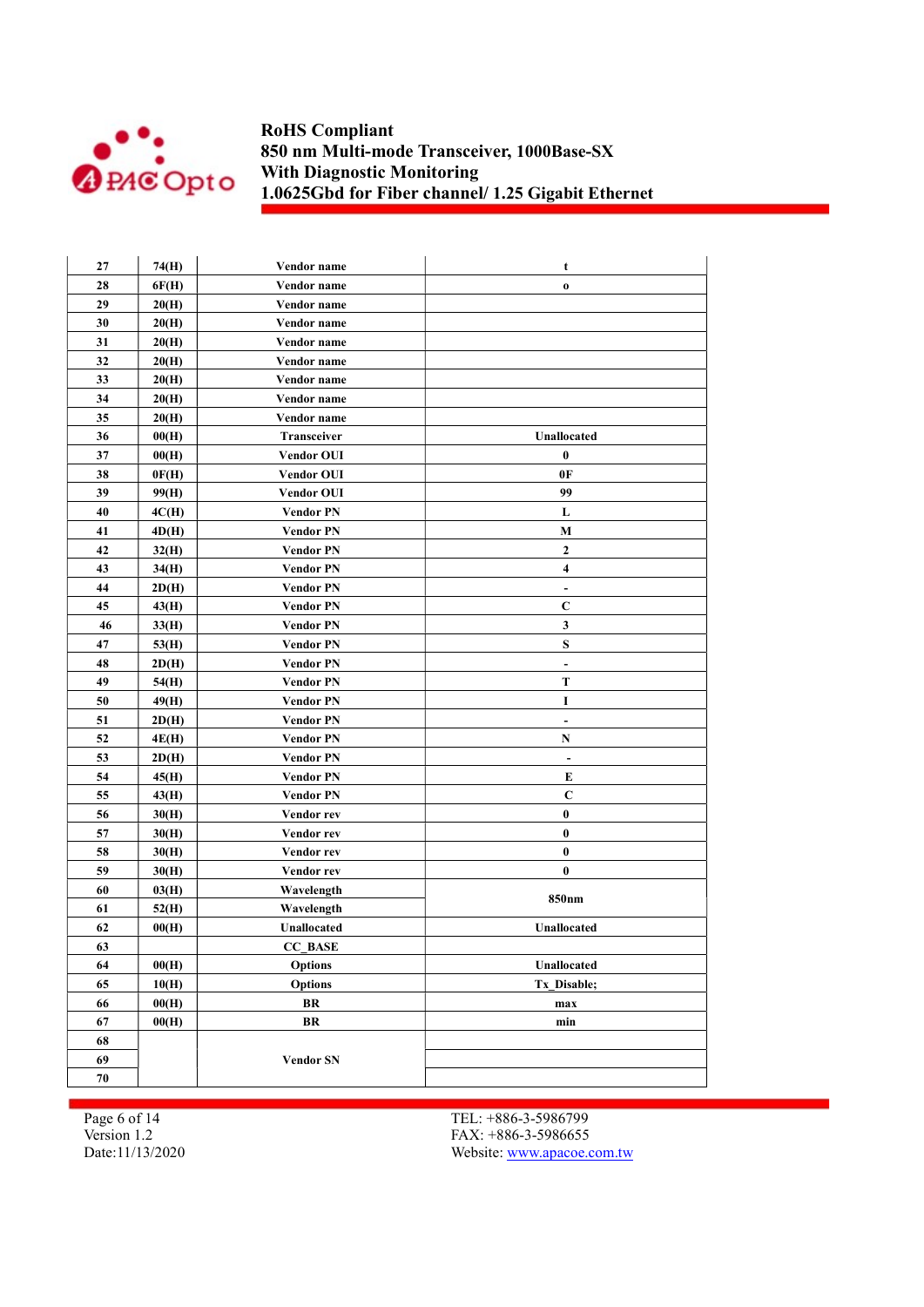

| 71  |       |                                   |                                                    |
|-----|-------|-----------------------------------|----------------------------------------------------|
| 72  |       |                                   |                                                    |
| 73  |       |                                   |                                                    |
| 74  |       |                                   |                                                    |
| 75  |       |                                   |                                                    |
| 76  |       |                                   |                                                    |
| 77  |       |                                   |                                                    |
| 78  |       |                                   |                                                    |
| 79  |       |                                   |                                                    |
| 80  |       |                                   |                                                    |
| 81  |       |                                   |                                                    |
| 82  |       |                                   |                                                    |
| 83  |       |                                   |                                                    |
| 84  |       |                                   |                                                    |
| 85  |       |                                   |                                                    |
| 86  |       |                                   |                                                    |
| 87  |       |                                   |                                                    |
| 88  |       | Date code                         |                                                    |
| 89  |       |                                   |                                                    |
| 90  |       |                                   |                                                    |
| 91  |       |                                   |                                                    |
|     |       |                                   | <b>Received Power Measurement Type; Internally</b> |
| 92  | 68(H) | <b>Diagnostic Monitoring Type</b> | Calibrated; Digital diagnostic monitoring          |
|     |       |                                   | implemented;                                       |
|     |       |                                   | <b>Alarm/warning Flags;</b>                        |
| 93  |       |                                   | TX_DISABLE control and monitoring;                 |
|     | F0(H) | <b>Enhanced Options</b>           | TX_FAULT monitoring;                               |
|     |       |                                   | <b>RX_LOS</b> monitoring                           |
| 94  | 03(H) | SFF-8472 Compliance               | includes functionality described in Rev 10.2 of    |
|     |       |                                   | <b>SFF-8472</b>                                    |
| 95  |       | <b>CC EXT</b>                     |                                                    |
| 96  | 45(H) | <b>Vendor Specific</b>            | E                                                  |
| 97  | 58(H) | <b>Vendor Specific</b>            | X                                                  |
| 98  | 54(H) | <b>Vendor Specific</b>            | T                                                  |
| 99  | 52(H) | <b>Vendor Specific</b>            | R                                                  |
| 100 | 45(H) | <b>Vendor Specific</b>            | E                                                  |
| 101 | 4D(H) | <b>Vendor Specific</b>            | M                                                  |
| 102 | 45(H) | <b>Vendor Specific</b>            | E                                                  |
| 103 | 4C(H) | <b>Vendor Specific</b>            | $\mathbf L$                                        |
| 104 | 59(H) | <b>Vendor Specific</b>            | $\mathbf Y$                                        |
| 105 | 20(H) | <b>Vendor Specific</b>            |                                                    |
| 106 | 43(H) | <b>Vendor Specific</b>            | $\mathbf C$                                        |
| 107 | 4F(H) | <b>Vendor Specific</b>            | $\mathbf 0$                                        |
| 108 | 4D(H) | <b>Vendor Specific</b>            | $\mathbf M$                                        |

Page 7 of 14 Version 1.2 Date:11/13/2020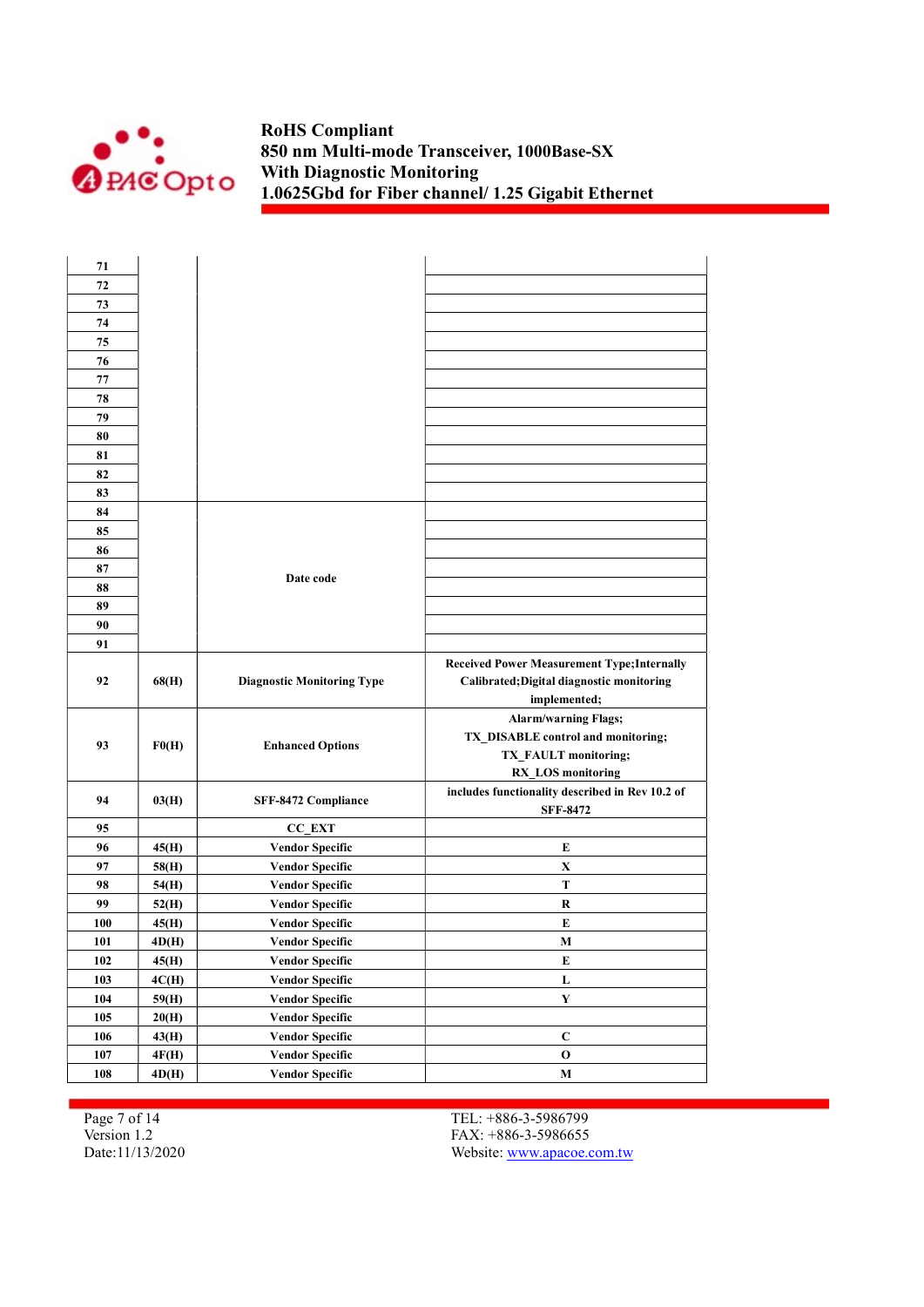

| 109 | 50(H) | <b>Vendor Specific</b> | P            |
|-----|-------|------------------------|--------------|
| 110 | 41(H) | <b>Vendor Specific</b> | $\mathbf{A}$ |
| 111 | 54(H) | <b>Vendor Specific</b> | T            |
| 112 | 49(H) | <b>Vendor Specific</b> | I            |
| 113 | 42(H) | <b>Vendor Specific</b> | B            |
| 114 | 4C(H) | <b>Vendor Specific</b> | L            |
| 115 | 45(H) | <b>Vendor Specific</b> | E            |
| 116 | 20(H) | <b>Vendor Specific</b> |              |
| 117 | 20(H) | <b>Vendor Specific</b> |              |
| 118 | 20(H) | <b>Vendor Specific</b> |              |
| 119 | 20(H) | <b>Vendor Specific</b> |              |
| 120 | 20(H) | <b>Vendor Specific</b> |              |
| 121 | 20(H) | <b>Vendor Specific</b> |              |
| 122 | 20(H) | <b>Vendor Specific</b> |              |
| 123 | 20(H) | <b>Vendor Specific</b> |              |
| 124 | 20(H) | <b>Vendor Specific</b> |              |
| 125 | 20(H) | <b>Vendor Specific</b> |              |
| 126 | 20(H) | <b>Vendor Specific</b> |              |
| 127 | 20(H) | <b>Vendor Specific</b> |              |

## EEPROM Serial ID Memory contents (A2h)

| Address(A2h) | <b>Description</b>                              | Value              |
|--------------|-------------------------------------------------|--------------------|
| $00 - 01$    | <b>Temp High Alarm</b>                          | 90 Degree C        |
| $02 - 03$    | <b>Temp Low Alarm</b>                           | -45 Degree C       |
| $04-05$      | <b>Temp High Warning</b>                        | 85 Degree C        |
| 06-07        | <b>Temp Low Warning</b>                         | -40 Degree C       |
| $08-09$      | Voltage High Alarm                              | 3.6V               |
| $10-11$      | <b>Voltage Low Alarm</b>                        | 3.0V               |
| $12 - 13$    | <b>Voltage High Warning</b>                     | 3.5V               |
| $14-15$      | <b>Voltage Low Warning</b>                      | 3.1V               |
| $16-17$      | <b>Bias High Alarm</b>                          | 10 <sub>mA</sub>   |
| 18-19        | <b>Bias Low Alarm</b>                           | 0.1 <sub>m</sub> A |
| $20 - 21$    | <b>Bias High Warning</b>                        | 9 <sub>m</sub> A   |
| $22 - 23$    | <b>Bias Low Warning</b>                         | $0.5 \text{ mA}$   |
| $24 - 25$    | <b>TX Power High Alarm</b>                      | $-3$ dBm           |
| $26 - 27$    | <b>TX Power Low Alarm</b>                       | $-10.5$ dBm        |
| $28-29$      | <b>TX Power High Warning</b>                    | $-4$ dBm           |
| $30 - 31$    | <b>TX Power Low Warning</b>                     | $-9.5$ dBm         |
| 32-33        | <b>RX Power High Alarm</b>                      | $+1$ dBm           |
| 34-35        | <b>RX Power Low Alarm</b>                       | $-20$ dBm          |
| 36-37        | <b>RX Power High Warning</b>                    | 0 dBm              |
| 38-39        | <b>RX Power Low Warning</b>                     | $-18$ dBm          |
| $40 - 55$    | <b>Reserved for future monitored quantities</b> |                    |
| 56-91        | <b>External calibration constant</b>            |                    |

Page 8 of 14 Version 1.2 Date:11/13/2020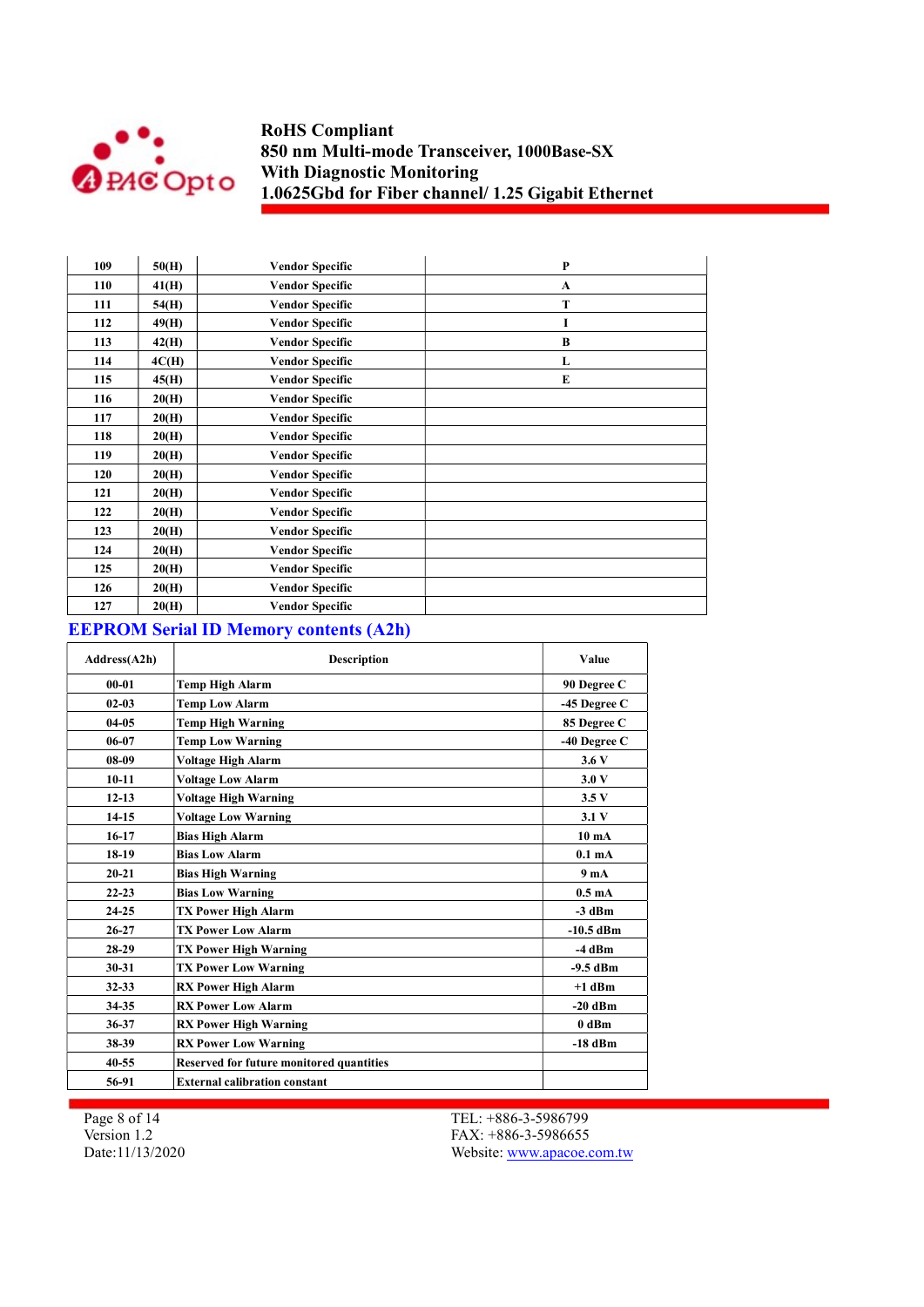

| 92-94                  | <b>Reserved</b>                                                 |  |
|------------------------|-----------------------------------------------------------------|--|
| 95                     | <b>Check sum</b>                                                |  |
| 96-97                  | <b>Real Time temperature</b>                                    |  |
| 98-99                  | <b>Real Time supply voltage</b>                                 |  |
| 100-101                | <b>Real Time TX bias current</b>                                |  |
| 102-103                | <b>Real Time TX optical power</b>                               |  |
| 104-105                | <b>Real Time RX received power</b>                              |  |
| 106-109                | <b>Reserved</b>                                                 |  |
| 110(bit7)              | <b>NA</b>                                                       |  |
| 110(bit6)              | NA                                                              |  |
| 110(bit5)              | <b>Reserved</b>                                                 |  |
| 110(bit4)              | <b>NA</b>                                                       |  |
| 110(bit3)              | <b>NA</b>                                                       |  |
| 110(bit2)              | Digital state of TX fault output pin                            |  |
| 110(bit1)              | Digital state of LOS output pin                                 |  |
| 110(bit0)              | <b>NA</b>                                                       |  |
| 111                    | <b>Reserved</b>                                                 |  |
| 112(bit7)              | Set when internal temperature exceeds high alarm level          |  |
| 112(bit6)              | Set when internal temperature exceeds is below alarm level      |  |
| 112(bit5)              | Set when internal supply voltage exceeds high alarm level       |  |
| 112(bit4)              | Set when internal supply voltage is below alarm level           |  |
| 112(bit3)              | Set when<br>TX bias exceeds high alarm level                    |  |
| 112(bit2)              | Set when<br>TX bias voltage is below alarm level                |  |
| 112(bit1)              | Set when<br>TX output power exceeds high alarm level            |  |
| 112(bit0)              | <b>Set when</b><br>TX output power voltage is below alarm level |  |
| 113(bit7)              | Set when<br>RX received power exceeds high alarm level          |  |
| 113(bit6)              | Set when<br>RX received power is below alarm level              |  |
| $113(bit5-0)$          | <b>Reserved</b>                                                 |  |
| 114-115                | <b>Reserved</b>                                                 |  |
| 116(bit)               | Set when internal temperature exceeds high warning level        |  |
| 116(bit6)              | Set when internal temperature exceeds is below warning level    |  |
| 116(bit5)              | Set when internal supply voltage exceeds high warning level     |  |
| 116(bit4)              | Set when internal supply voltage is below warning level         |  |
| 116(bit3)              | Set when<br>TX bias exceeds high warning level                  |  |
| 116(bit2)              | Set when<br>TX bias voltage is below warning level              |  |
| 116(bit1)              | Set when<br>TX output power exceeds high warning level          |  |
| 116(bit0)              | Set when<br>TX output power voltage is below warning level      |  |
| 117(bit7)              | Set when<br>RX received power exceeds high warning level        |  |
| 117(bit <sub>6</sub> ) | Set when<br>RX received power is below warning level            |  |
| 117(bit5-0)            | Reserved                                                        |  |
| 118-119                | <b>Reserved</b>                                                 |  |
| 120-127                | Reserved                                                        |  |

Page 9 of 14 Version 1.2 Date:11/13/2020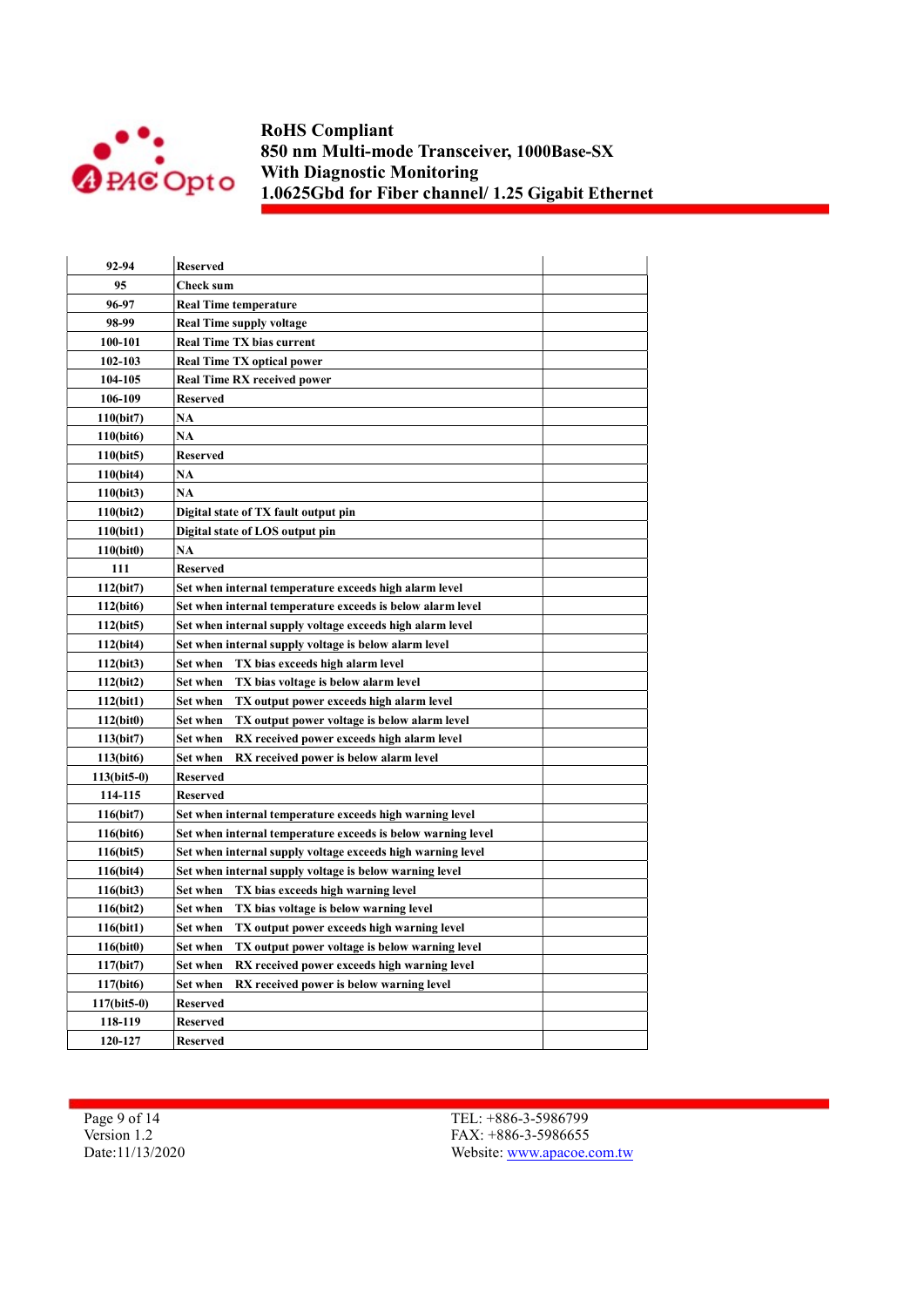

## Recommended Interface Circuit



Page 10 of 14 Version 1.2 Date:11/13/2020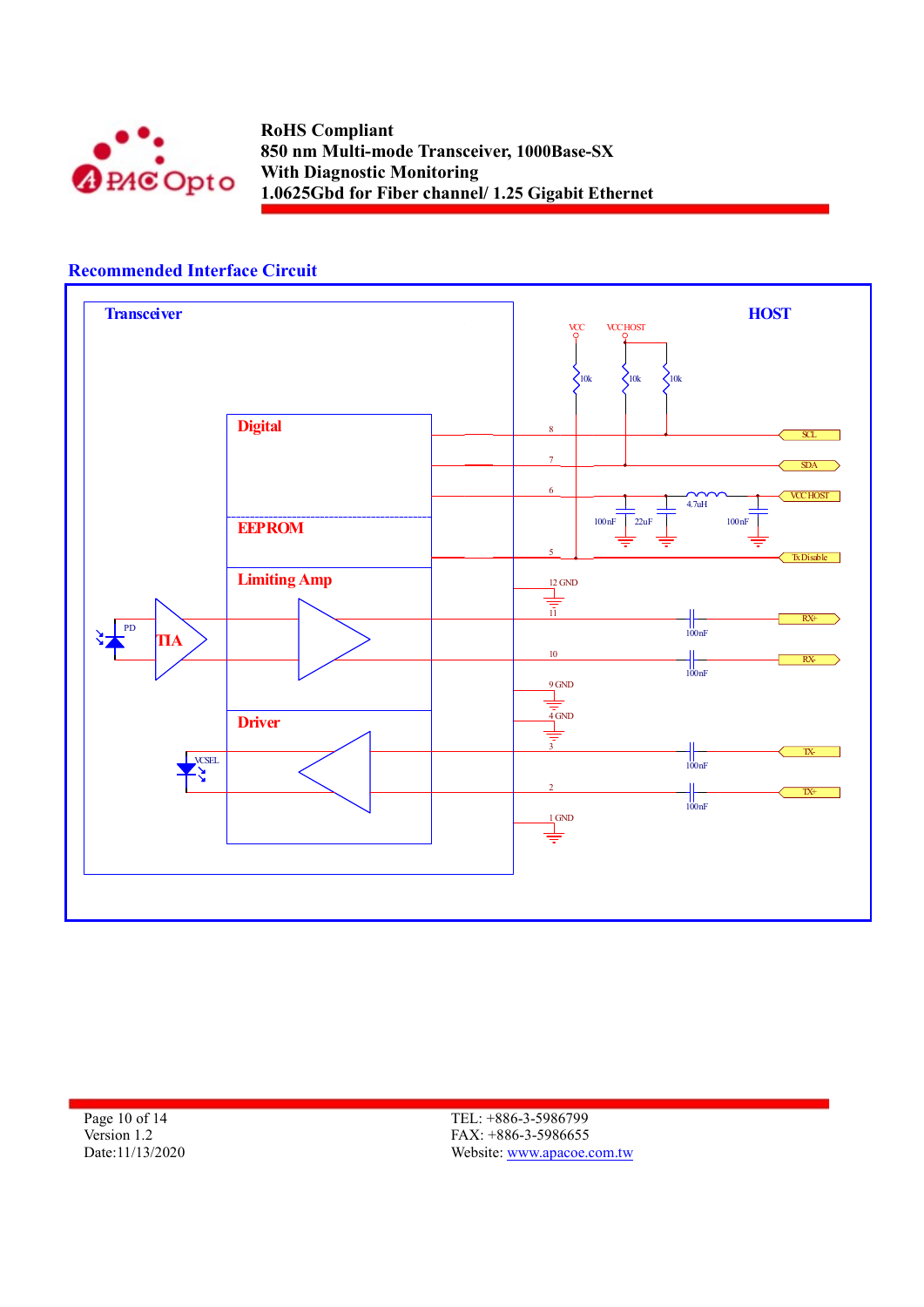



## Recommended host board mechanical layout

Page 11 of 14 Version 1.2 Date:11/13/2020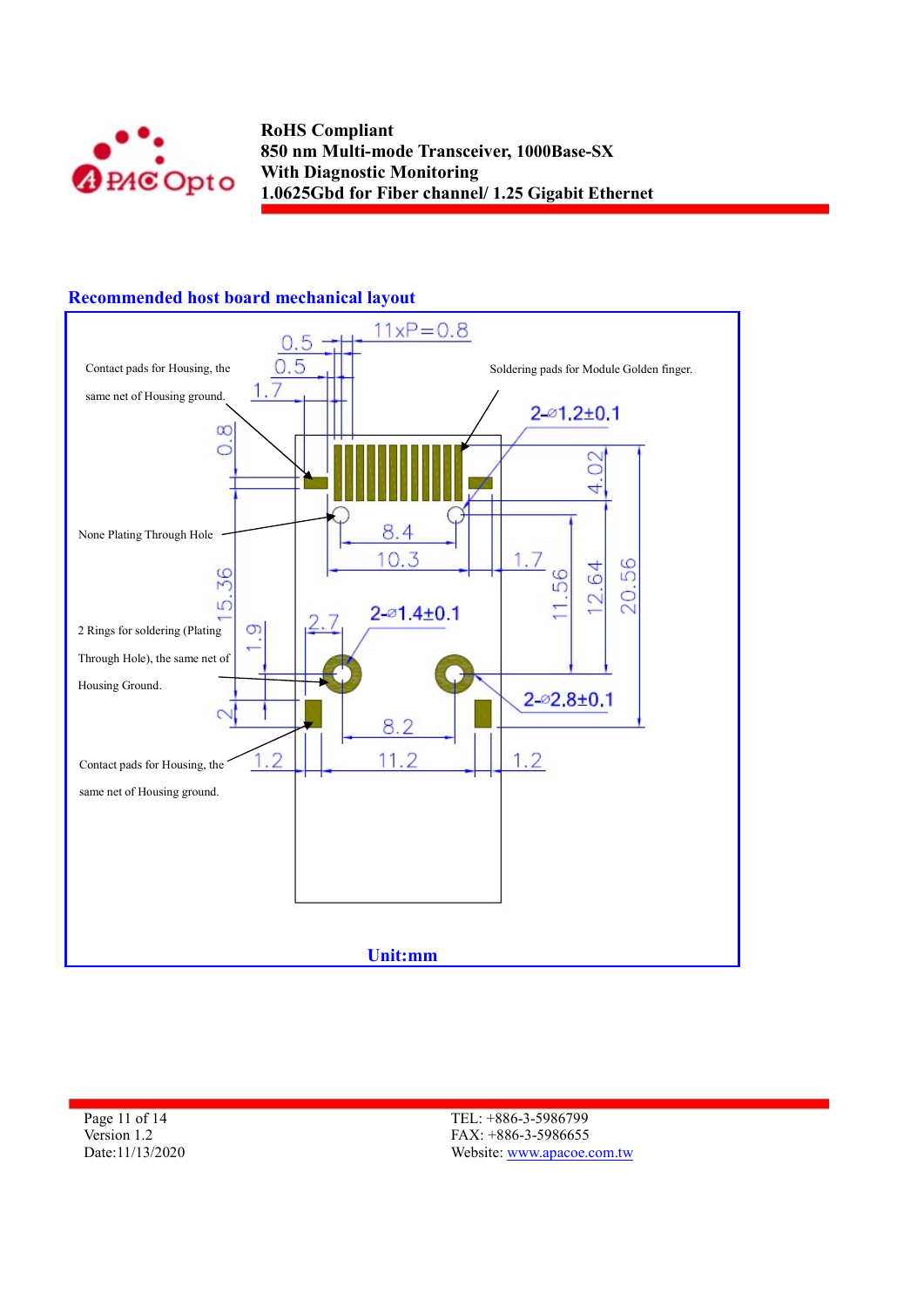

#### Soldering and Handling

The transceivers are delivered with protective process plugs inserted into the duplex LC connector receptacle. This process plug protects the optical subassemblies during hand soldering and acts as a dust cover during shipping.

| <b>Soldering Method</b> | Temperature( ${}^{\circ}C$ ) | Time(sec) | <b>Note</b>                             |
|-------------------------|------------------------------|-----------|-----------------------------------------|
| Hand Soldering          | $350 \pm 10$                 | $\leq$ 5  | For each Golden pin should below 5 secs |
| Hand Soldering          | $350 \pm 10$                 | < 15      | For each Fix pin should below 15 secs   |

Page 12 of 14 Version 1.2 Date:11/13/2020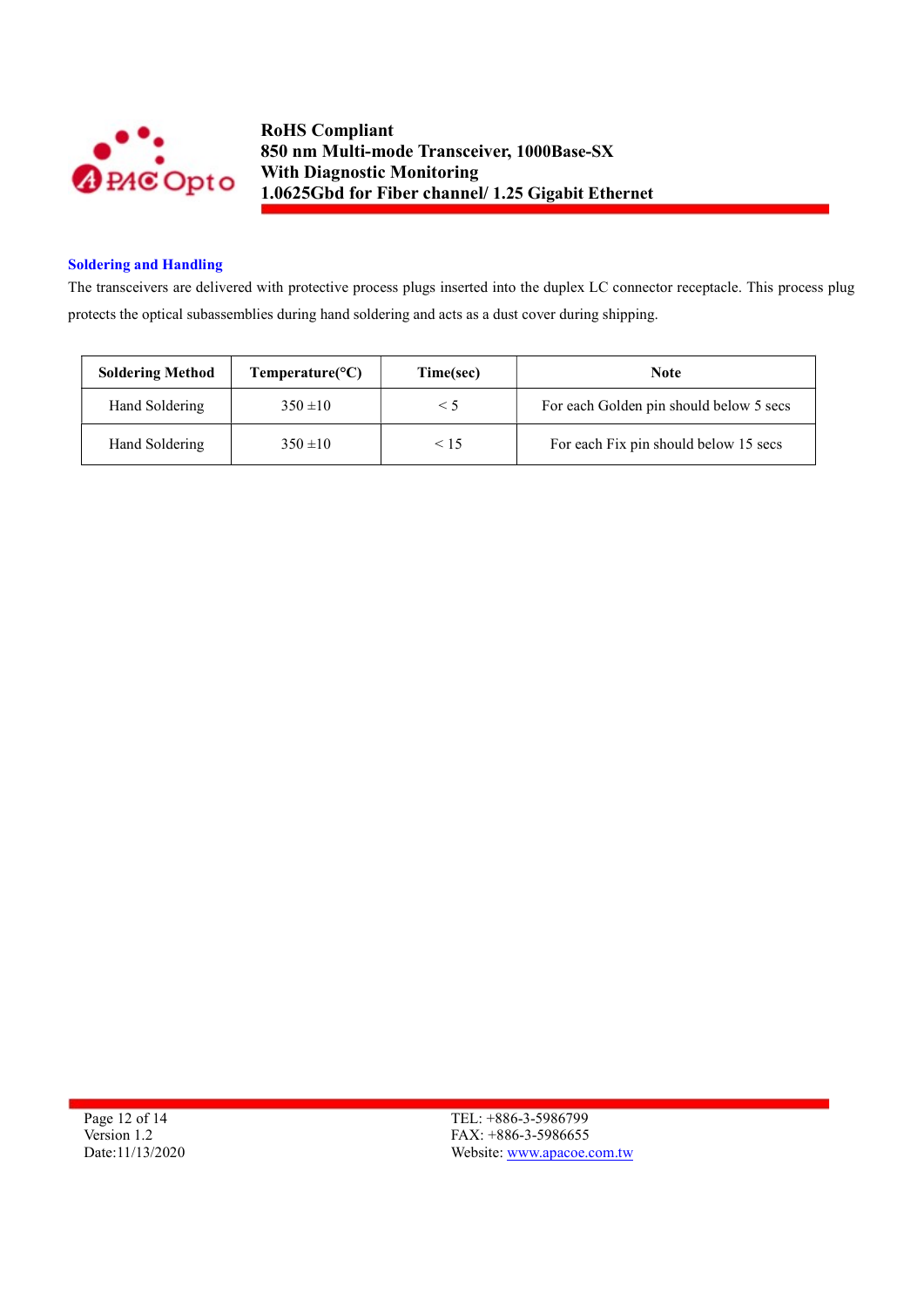

**Dimensions** 



Page 13 of 14 Version 1.2 Date:11/13/2020